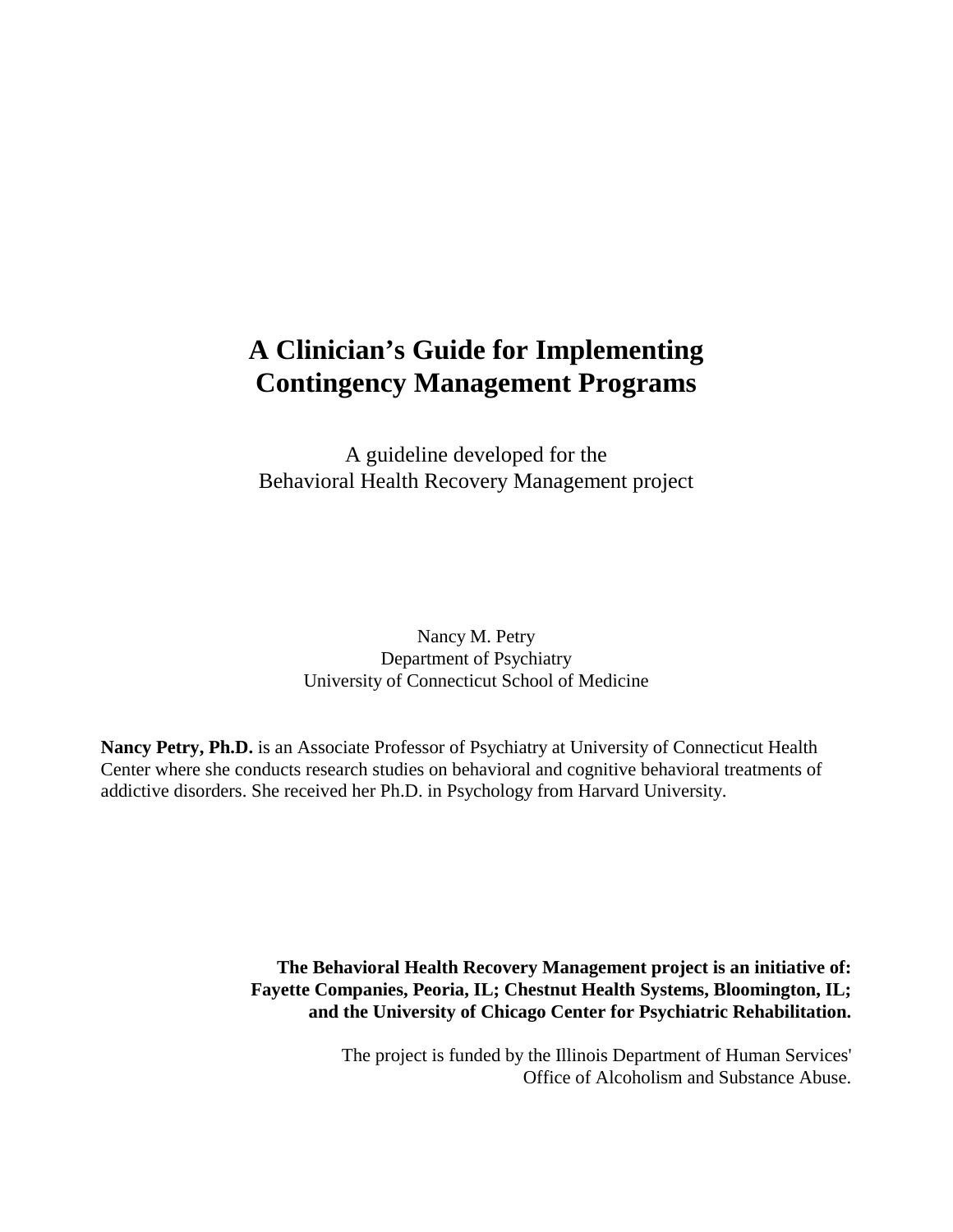Contingency management (CM) interventions, also sometimes called motivational incentives, are based upon principles of behavioral modification. These procedures stem from token economy approaches that were developed over 40 years ago and are still in place today. The behavioral principles are centered around three basic tenets. First, you arrange the environment such that target behaviors (e.g., drug abstinence) are readily detected; this aspect includes frequent monitoring, such as conducting thrice weekly urinalysis testing. Second, you provide tangible reinforcers whenever the target behavior is demonstrated. In other words, you can give a client a token, a clinic privilege, or a gift certificate whenever she or he tests negative for drugs. Third, when the target behavior does not occur, you systematically withhold these rewards. Sometimes slight punishers may also be delivered (reset time needed to attain take-home methadone privileges) when inappropriate behaviors occur.

A variety of studies conducted over the last 25 years demonstrate the efficacy of CM procedures. For further descriptions of studies, you can consult a book (Higgins et al., 2000) or a review article (Petry, 2000) that more carefully describes experimental studies. This paper focuses instead on practical applications of CM approaches. Given differences in clinical settings and client populations, a broad overview of CM techniques is described so that you can develop individually tailored interventions. The paper will describe different behaviors of substance abusing clients that you can modify using CM techniques. Practical advice for implementing CM procedures is provided. A variety of different rewards that you can use are described, and finally, issues associated with behavioral monitoring and reinforcement are discussed.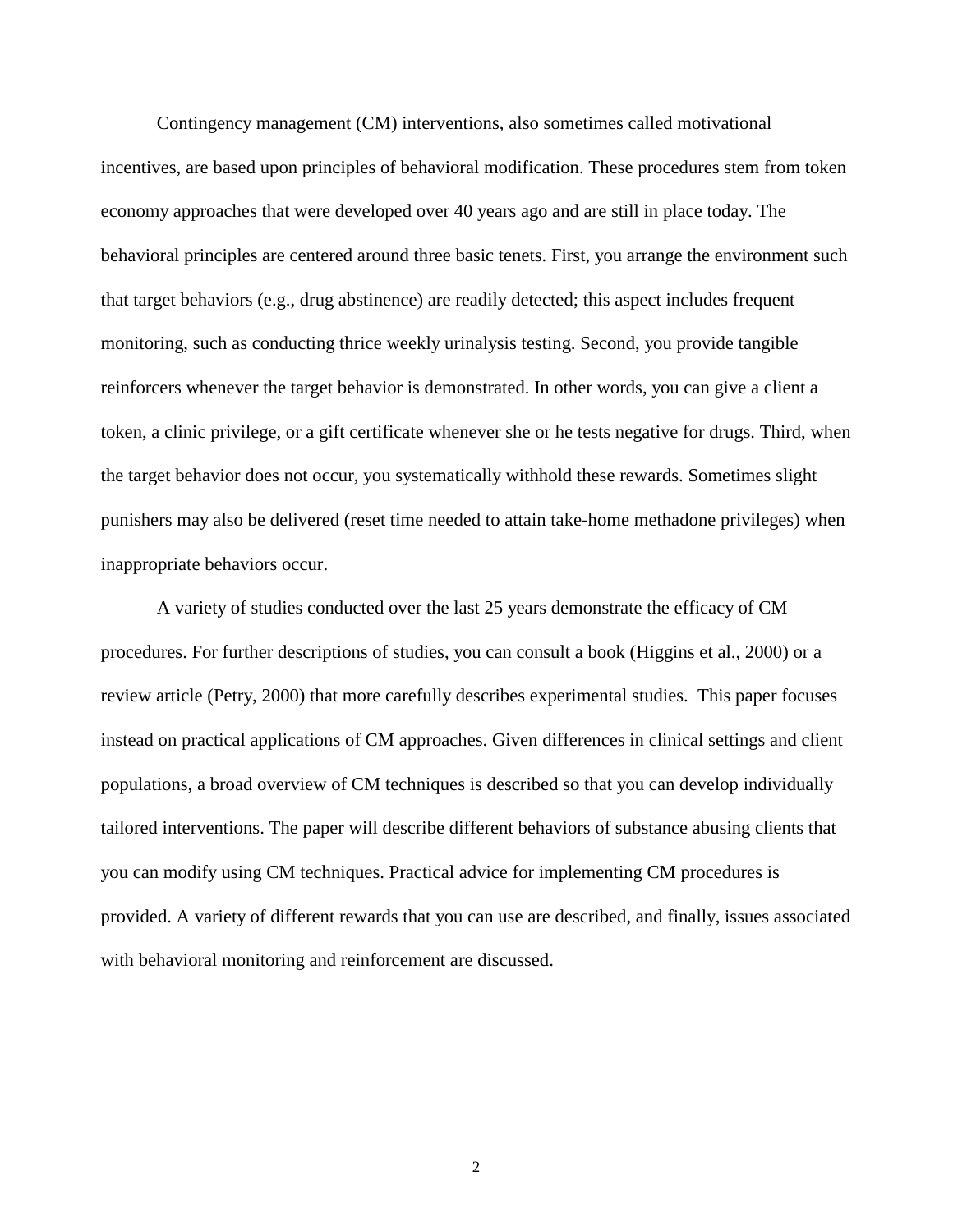#### **Step 1: Behaviors to modify**

The first step in designing a CM procedure is to decide upon the specific behavior you want to change. While many different behaviors can be altered using these techniques, you need to decide upon a behavior that can be quantified objectively. In other words, if you want to reinforce drug abstinence, you need to use drug screening procedures and not clients' self reports of abstinence. If you are a case manager and want to reinforce your client for obtaining job skills or attending AA meetings, you would provide the reinforcement based upon weekly completed homework assignments or signed and dated slips from the AA leader or the teacher in a GED program. These signed slips should also be followed up with a phone call. Simply reinforcing verbal reports of progress by a client would not be appropriate, as clients may have reason to fabricate their progress when they are receiving tangible reinforcers.

CM procedures can be designed for an individual client, they can be developed for use with specific populations, or they can be implemented clinic wide. For example, an individualized CM approach can be designed for a client who is having specific problems with drug use, or a client who is failing to take the necessary steps to resolve his or her employment issues. CM procedures can also be applied with specific subpopulations within in a clinic. So, for example, cocaine-dependent methadone patients may be designated to receive the CM procedures. If a problem is clinic wide, such as lack of on-time attendance at group therapy, a procedure can be designed to address this issue among all clients.

Keeping in mind the widespread applicability of these approaches, this section provides a brief review of four different types of behaviors that can be modified using CM techniques. First, brief descriptions of the beneficial effects of the procedures are reviewed. Then, practical issues in designing CM interventions are described.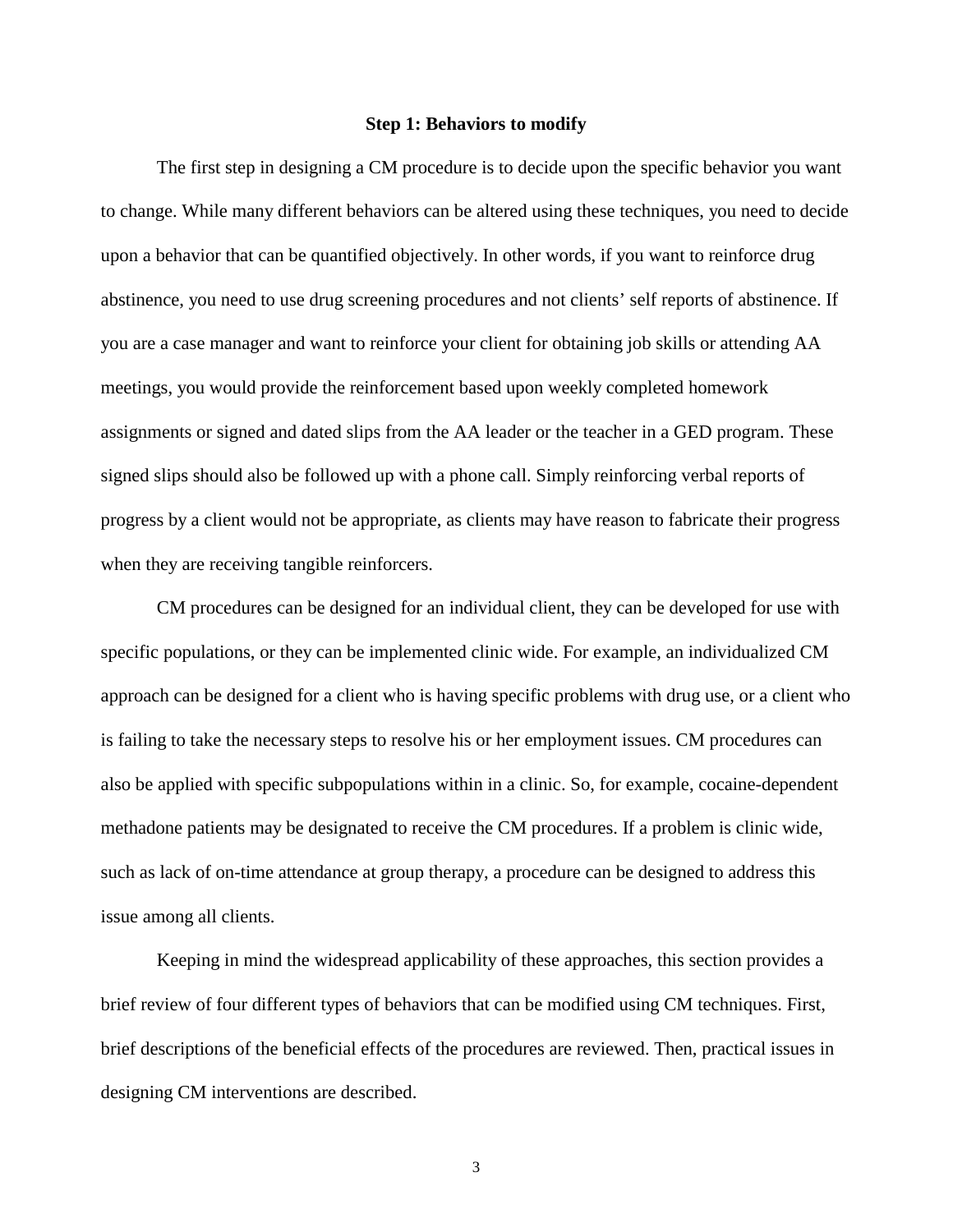#### **A. Engagement and retention**

CM procedures that provide positive rewards retain clients in treatment for longer periods than does counseling alone. For example, some studies have shown that provision of a small restaurant gift certificate can enhance therapy attendance in dual diagnosis clients. Other studies in methadone clinics find that take-home doses can be used to reinforce attendance at therapy sessions. Still other studies have found that providing a "dollar a day" encouraged attendance in group therapy for teenage mothers.

CM procedures can also be used to enhance initial engagement in treatment. In a demonstration project at an HIV drop-in center in which group therapy sessions were poorly attended, we provided the opportunity to win prizes (ranging from \$1 items such as bus token and toiletries to \$100 items such as televisions and VCRs) contingent upon coming to groups. Average attendance at group sessions rose from less than one client prior to the introduction of the prizes to over 7 clients per session during the prize phases.

If you provide tangible positive incentives for attendance, you are likely to enhance retention in your programs. Many community-based programs that work with voluntary clients have significant problems with treatment retention, and attrition rates, especially in the early phases of treatment, are very high. Some programs already have procedures in place for management of early attrition, and you are probably already familiar with use of some incentives for therapy engagement. For example, in 12-Step meetings and at many community-based programs, clients are provided with free coffee and donuts when they come. Social support and praise from therapists and other group members may also reinforce attendance at sessions. By systematically applying CM principles, you may be able to better garner beneficial effects of these rewards to positively impact your clients.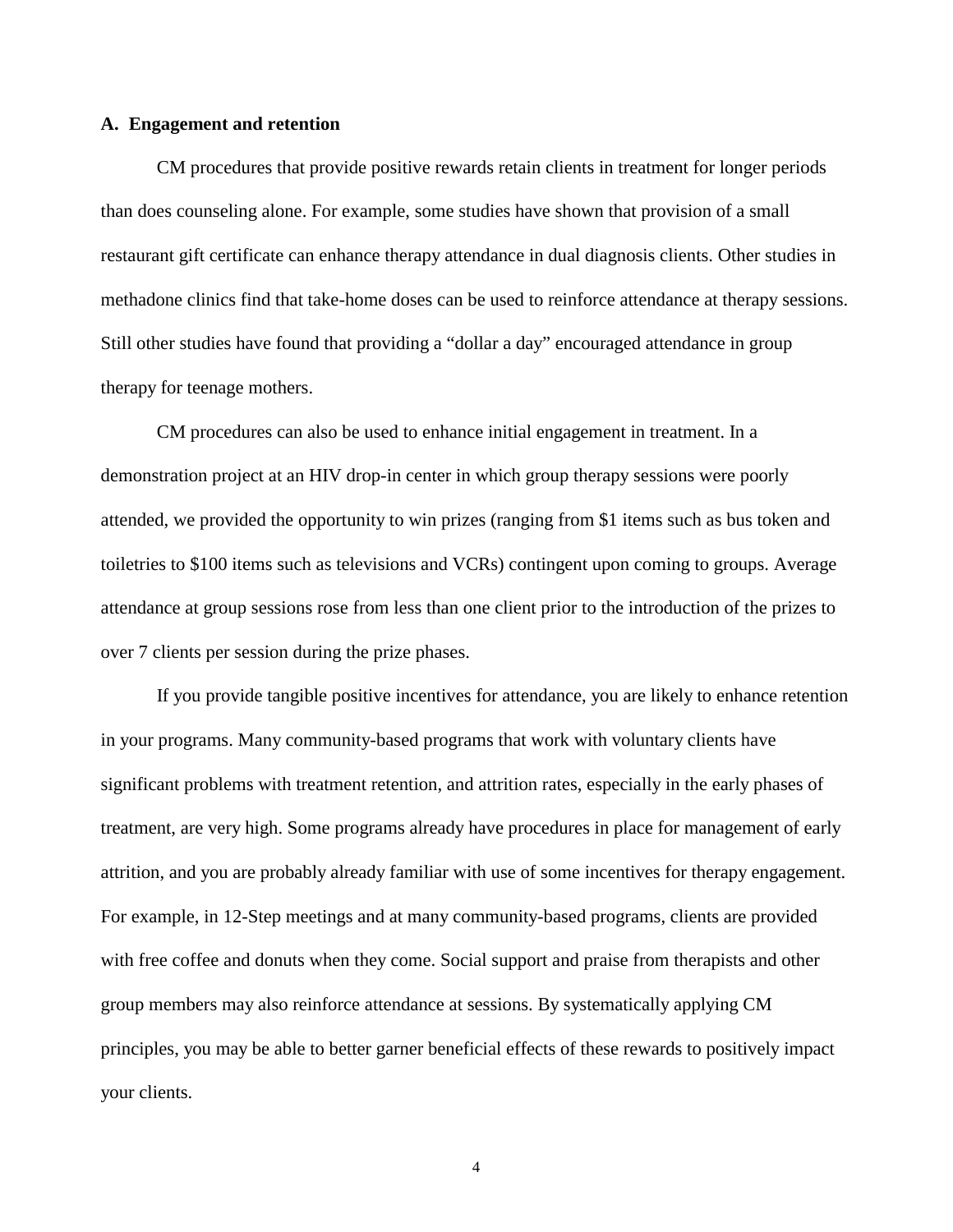Instead of simply leaving out a coffee pot and donuts, for example, clients who attend therapy sessions can earn tokens. They may receive one token the first time they attend, two if they attend two times in a row, three tokens for three times in a row, and so on. You could then arrange for clients to exchange their token for food items or other clinic privileges. Coffee or a donut may cost one token, while lunch, or a special lunch, may be earned for 5 tokens. Clients who have been attending groups for long periods of time may earn special status tokens, such as selecting the types of food available for the next week, the use of a special parking spot at the clinic, or as done in AA, the leader status. By systematically arranging the contingencies of attendance, clients may become more engaged in treatment.

# **B. Drug use**

In designing CM interventions that reinforce drug abstinence, the goal is to detect all instances of use of the target drug. Thus, CM studies typically monitor drug use 2-3 times per week, because most urine testing systems can detect drug use over this period. When clients submit specimens negative for the targeted drug, they receive the reinforcer (a voucher or take-home dose of methadone). Submission of positive samples results in no reinforcer and sometimes a punisher (reset of voucher to a low value or loss of take-homes).

CM procedures are effective in reducing use of a variety of different drugs. For example, in one study with cocaine dependent outpatients (Higgins et al., 1994), 55% of clients who received behavior therapy plus vouchers for submitting urine samples negative for cocaine achieved at least 2 months of continuous cocaine abstinence. Only 15% of clients who received the same behavior therapy, but who did not get the vouchers, maintained this period of abstinence. Other studies have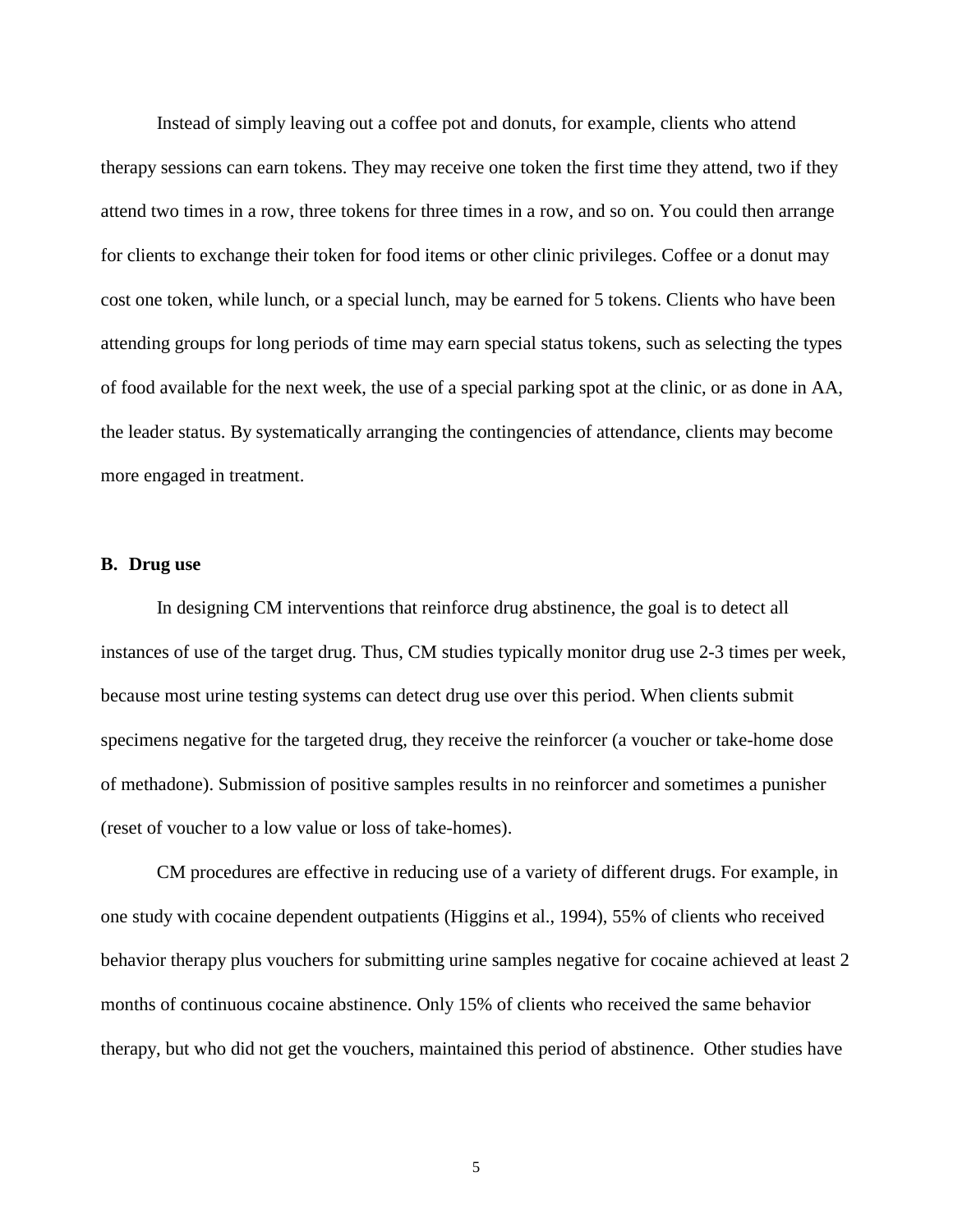demonstrated beneficial effects of vouchers and other reinforcers in reducing use of opioids, marijuana, benzodiazepines, nicotine, and alcohol (see Petry, 2000 for review).

Reinforcing drug abstinence is a seemingly straightforward procedure that can be introduced into clinics. Most clinics screen urine specimens as part of standard treatment, so you are probably already somewhat familiar with this process. However, urine samples often are sent to outside laboratories or hospitals for screening. This practice can hinder application of CM procedures because the results are often not obtained until several days later. To best reinforce submission of negative samples, you want to provide the reward immediately upon demonstration of the behavior. Just like in the previous example of reinforcing therapy attendance, you don't want to wait 2-3 days before you give the client the token.

On-site test kits are available (EZScreens from Medtox, Burlington, NC and Ontrack from Roache, Branchburg, NJ) that provide immediate results at relatively low cost. These test kits are almost as sensitive and specific as the outside laboratory testing, but they have the advantage of providing immediate results, within 2-5 minutes.

Reinforcing urine specimen results presents some practical difficulties. Onsite testing systems cost about \$2 per testing reagent, and using multiple screens (opioids, cocaine and marijuana) increases cost. Submission of urine specimens must be observed by a staff member to ensure validity, but even when submission is observed directly, clients may still try to leave bogus samples. Checking temperature, dilution, and pH can assist in ensuring validity of samples. Some validity test sticks are also available, at a cost of about \$1 each.

Other problems with urine screening are technical in nature. For example, many different types of benzodiazepines exist, complicating the detection of all forms of sedative use. Some drugs, such as methadone and benzodiazepines, are frequently prescribed as well as taken illicitly, and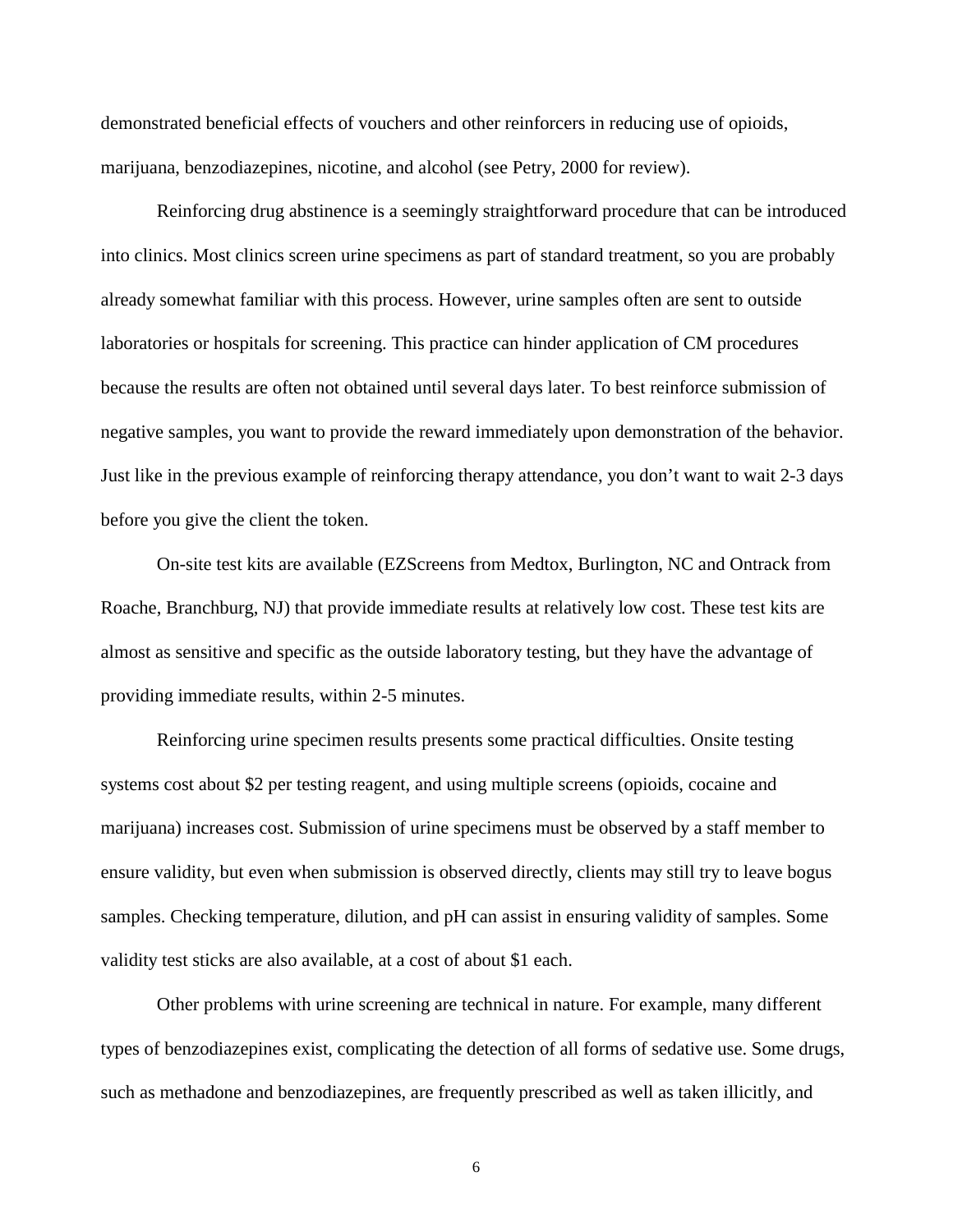differentiating licit from illicit use is difficult. Liver disease may result in increased lag time between abstinence and negative readings. For clients with chronic marijuana use, up to four weeks of abstinence must be achieved prior to urine specimens reading negative. Thus, marijuana abusing clients cannot be reinforced for their efforts at abstinence until a substantial drug-free period has been attained.

Detection of alcohol and nicotine use suffers from the opposite problem. Breath alcohol readings can assess alcohol use only over short intervals (e.g., 1-12 hours). Thus, breathalyzer readings should be taken several times a day to detect any use of alcohol, and clearly such a testing schedule is impractical in outpatient settings. Although urine and blood alcohol tests are available, they do not measure back much further than breath tests. Carbon monoxide readings must also be taken several times daily to detect smoking. When designing CM interventions, the manufactures' specifications regarding the test's sensitivity should be reviewed with the goal that you want to be able to detect all instances of drug use and to reinforce days of drug abstinence.

Another potential problem is philosophical in nature. Most clinical programs strongly endorse abstinence from all drugs of abuse, and clinicians' initial instincts are to reward patients only when they demonstrate complete abstinence. A review of CM studies (Griffiths et al., 2000), however, finds that beneficial effects of the interventions are less likely to be achieved when clients are required to be abstinent from multiple substances to earn rewards. Clients may not be motivated or able to achieve complete abstinence early in treatment. Targeting just a single drug at a time is a better strategy because clients may achieve initial success, which in turn may promote further motivation to abstain from the primary as well as secondary drug(s). Most CM studies that target abstinence from just a single drug find reductions in other drug use as well.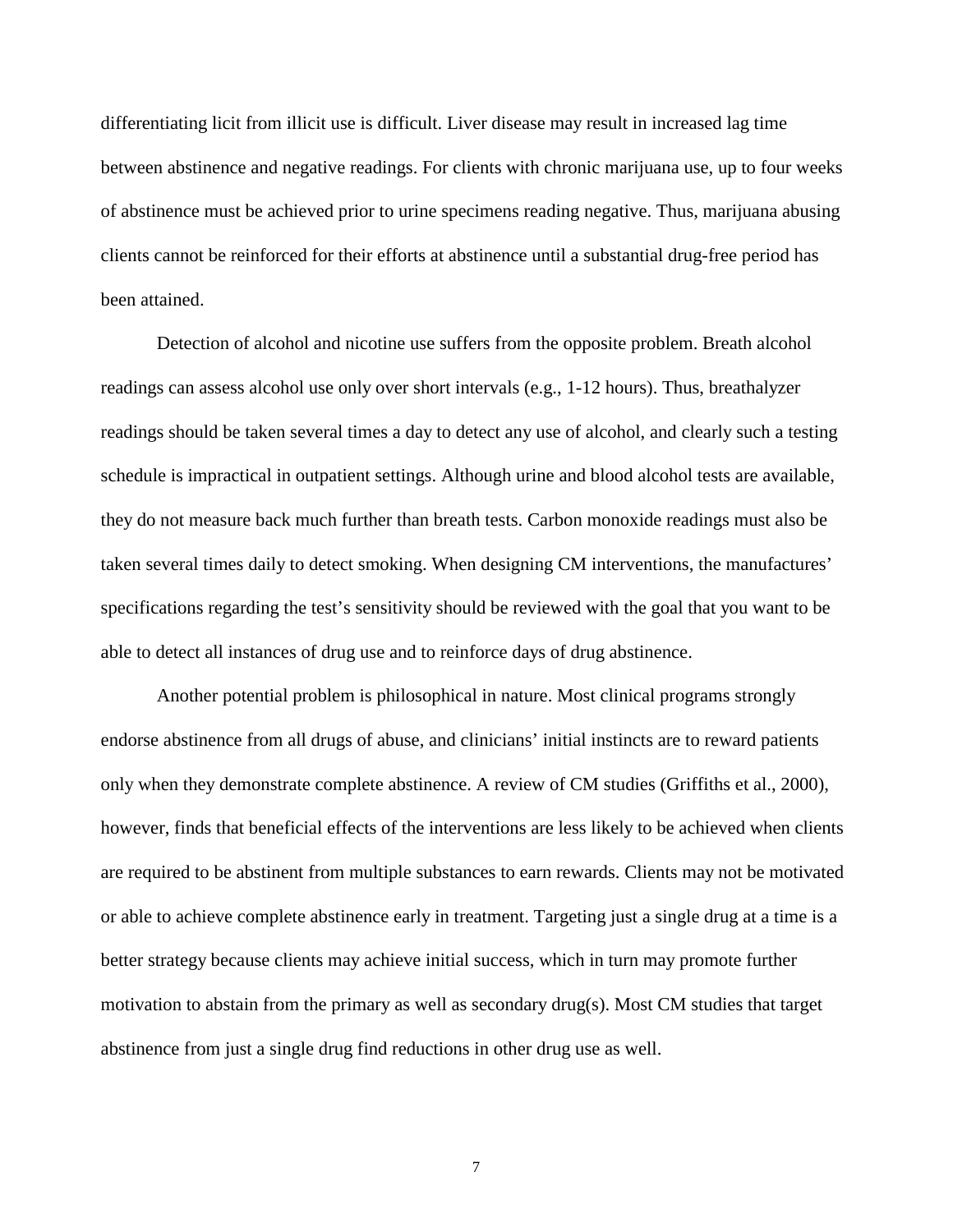In summary, if you are designing a CM procedure to reward drug abstinence, first you should pick a single drug on which the rewards will be contingent. Drug use or abstinence should be monitored in such a manner to detect all instances of use, and all days of abstinence. For most illicit drugs, this will require a minimum of twice weekly urine monitoring, and in the initial stages of treatment thrice weekly testing is recommended. For each negative sample submitted, the client should be provided immediately with the designated reward. When a missed sample or a positive sample is provided, the reward should be withdrawn. If escalating systems are in place (see section 3F), the next sample that is submitted would result in a reset to the original amount of reward (\$2 voucher, 1 token etc.). A full description of escalating reinforcement systems can be found in a publication by Budney and Higgins (1998). If you follow these guidelines, it is likely that you may be able to enhance abstinence rates among your clients.

#### **C. Goal-related behaviors**

In addition to their substance use, substance abusing clients have other troubles, including psychiatric disorders, interpersonal difficulties, and legal and employment problems. Growing evidence suggests CM procedures may be adapted to address these other problems as well. In some studies, therapists reinforced compliance with steps toward treatment goals. For example, clients decide upon three discrete activities each week that are related to their treatment goals. These can include attending a medical appointment if the goal is to improve health, going to the library with their child if the goal is to improve parenting, or filling out a job application if the goal is to obtain employment. If clients successfully accomplish these activities and provide objective verification of their completion via receipts, they receive the identified reinforcers. Activities are individually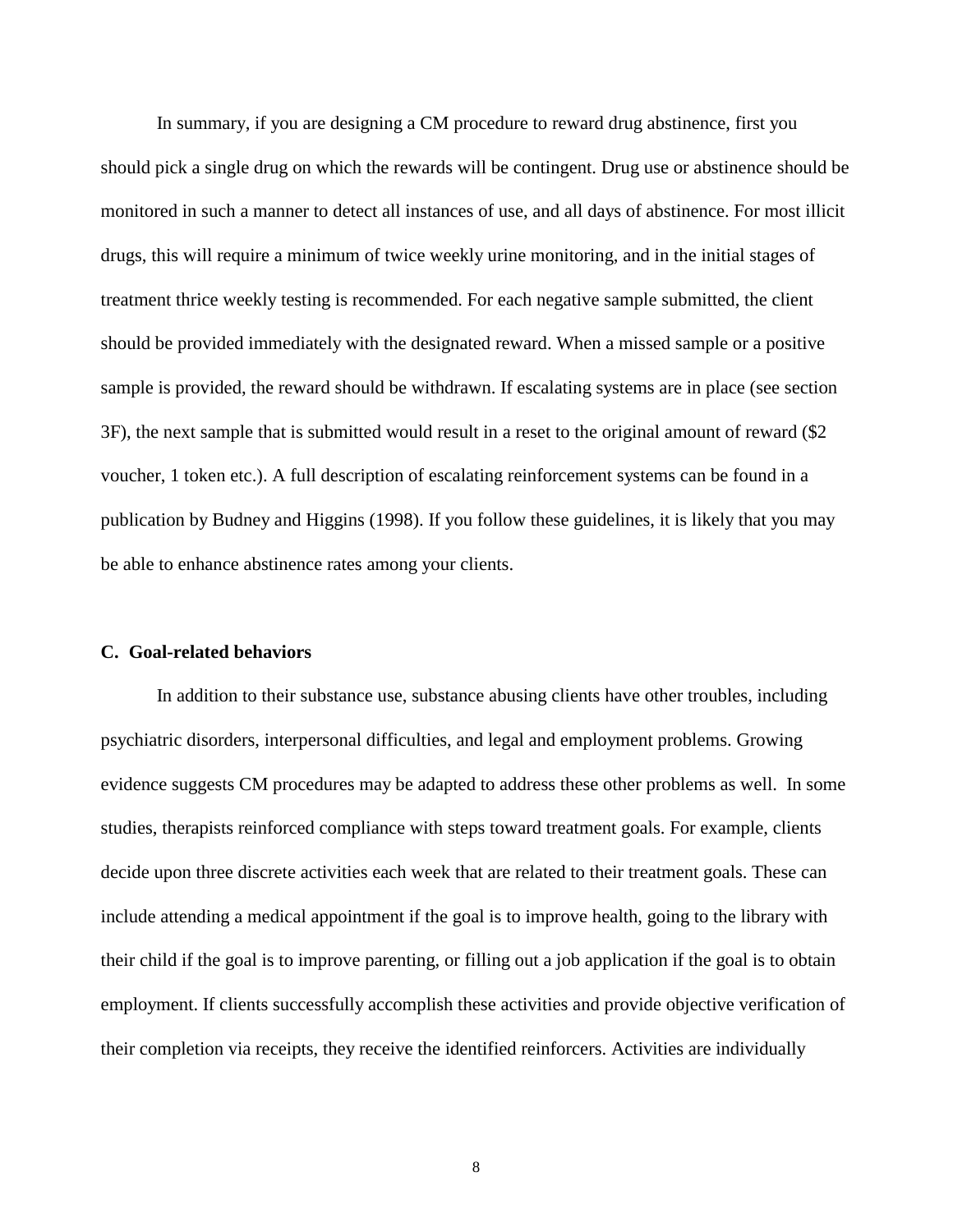tailored to clients' level of psychosocial functioning. Thus, relatively simple activities can be assigned, thereby increasing the likelihood of successful completion and reinforcement.

Reinforcing activity completion may be a procedure well-suited to standard clinical practice. Most therapy sessions focus on long-term treatment goals and steps toward those goals. Reinforcing activity completion may improve the therapeutic alliance, as therapists work collaboratively with clients to decide upon tasks that can be accomplished. Activity assignments also are relatively inexpensive. The only cost is therapist time, which runs about 15 minutes per week for activity verification and setting once the client learns the procedure. Activity reinforcement may improve psychosocial functioning as well.

To set up a procedure reinforcing goal-related activities, you initially conduct a needs assessment with the client. You may review the client's current status with respect to housing, transportation, employment, family and social relationships, legal problems, medical and psychiatric issues, and recreational activities. Clients should select two to three of these major goal areas on which to focus their efforts. Each week, the client is encouraged to decide upon one activity related to each of their selected long-term goals. The activities should be very specific and have a reasonable chance of successful completion. In other words, "going back to school," is probably not a good initial activity, as it is vague (what school?), and it may be impossible to initiate a school program within a one-week period. Instead, a specific goal may be to telephone 2 programs about GED courses and bring back the information regarding fees, dates and times of their programs. The following week, subsequent activities may be set such as signing up for a program, attending the first class, completing the first homework assignment, etc. See Petry et al. (2001) for a complete list of goal-related activities that can be reinforced and details of activity selection and verification procedures.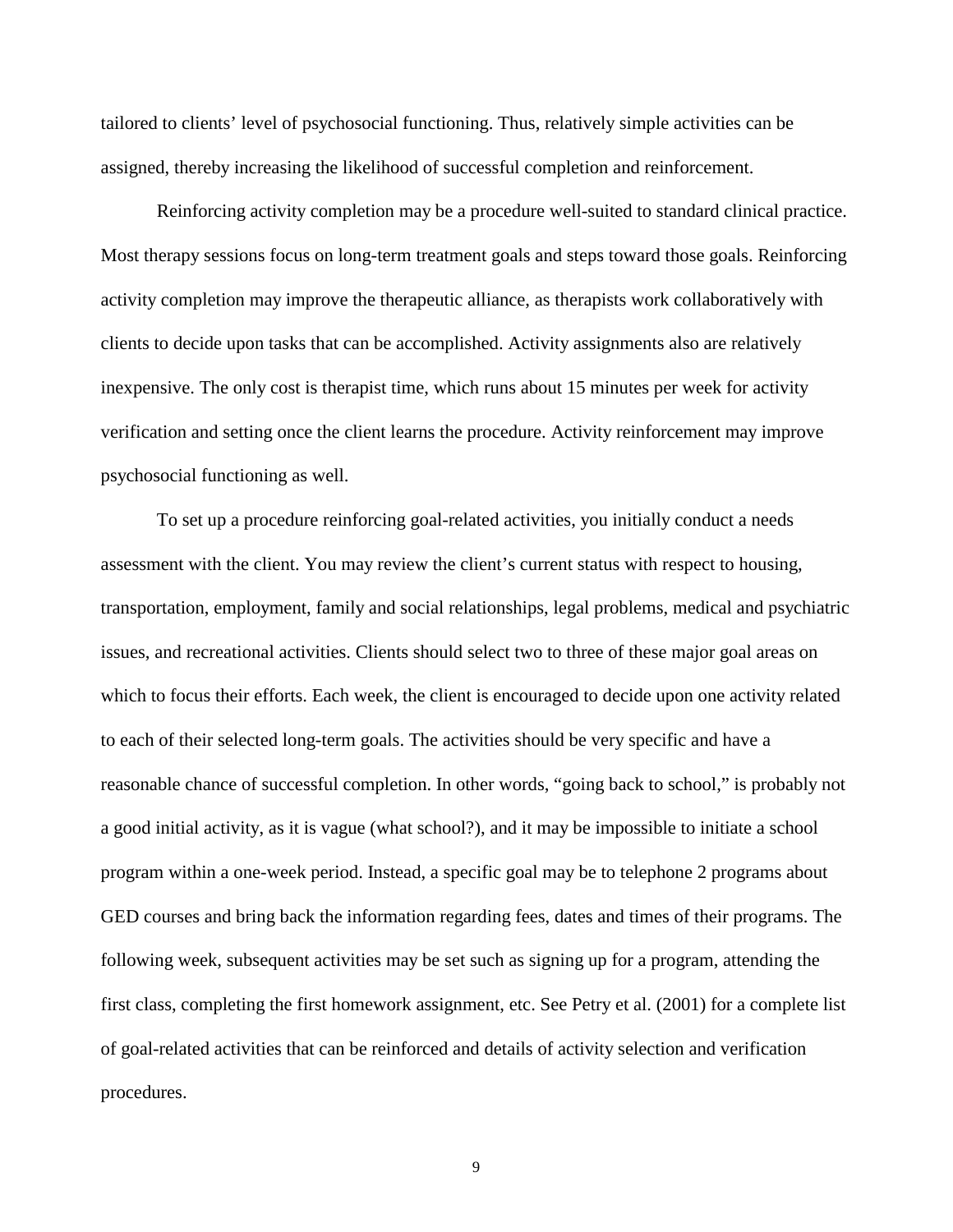## **D. Within clinic behaviors**

Behaviors within the clinical setting can also be modified using CM technique. Substance abusers frequently complain, swear, and discuss illicit activities in the common areas of clinics. Clinics generally have methods for handling such behaviors, but the procedures often are punitive in nature, consisting of disciplinary meetings or discharge. Another approach is to positively reinforce appropriate clinic behaviors. Providing clients with a sticker and a chance of winning \$25 for engaging in appropriate behaviors (saying hello, waiting patiently) improved verbal behaviors in one study. In an inpatient setting for dual diagnosis patients, another program found that increased freedoms (phone calls, smoking breaks, outside passes) could be used to reinforce therapy attendance, homework compliance, and clinic behavior. Such techniques may improve staff ability to positively manage clients and create a more pleasant atmosphere for recovery.

If you wish to develop such techniques, first you need to decide upon the exact clinic behaviors you want to alter. These may include arriving at group on time, saying hello, thank you etc., conversations that do not involve swearing and discussion of drugs, or not loitering in the parking lots. Monitoring schedules then need to be developed to "catch" clients doing what you want them to be doing. So, you should check parking lots or the waiting rooms frequently (every 15 minutes), and provide reinforcement whenever the appropriate behaviors are occurring. When inappropriate behaviors are noted, simply no rewards are provided.

Thus, CM procedures can be applied to reinforce many behaviors, ranging from attendance to drug abstinence, compliance with goal related activities and within clinic behaviors. Once you have decided upon the behavior you wish to alter, you need to select a reinforcer to use.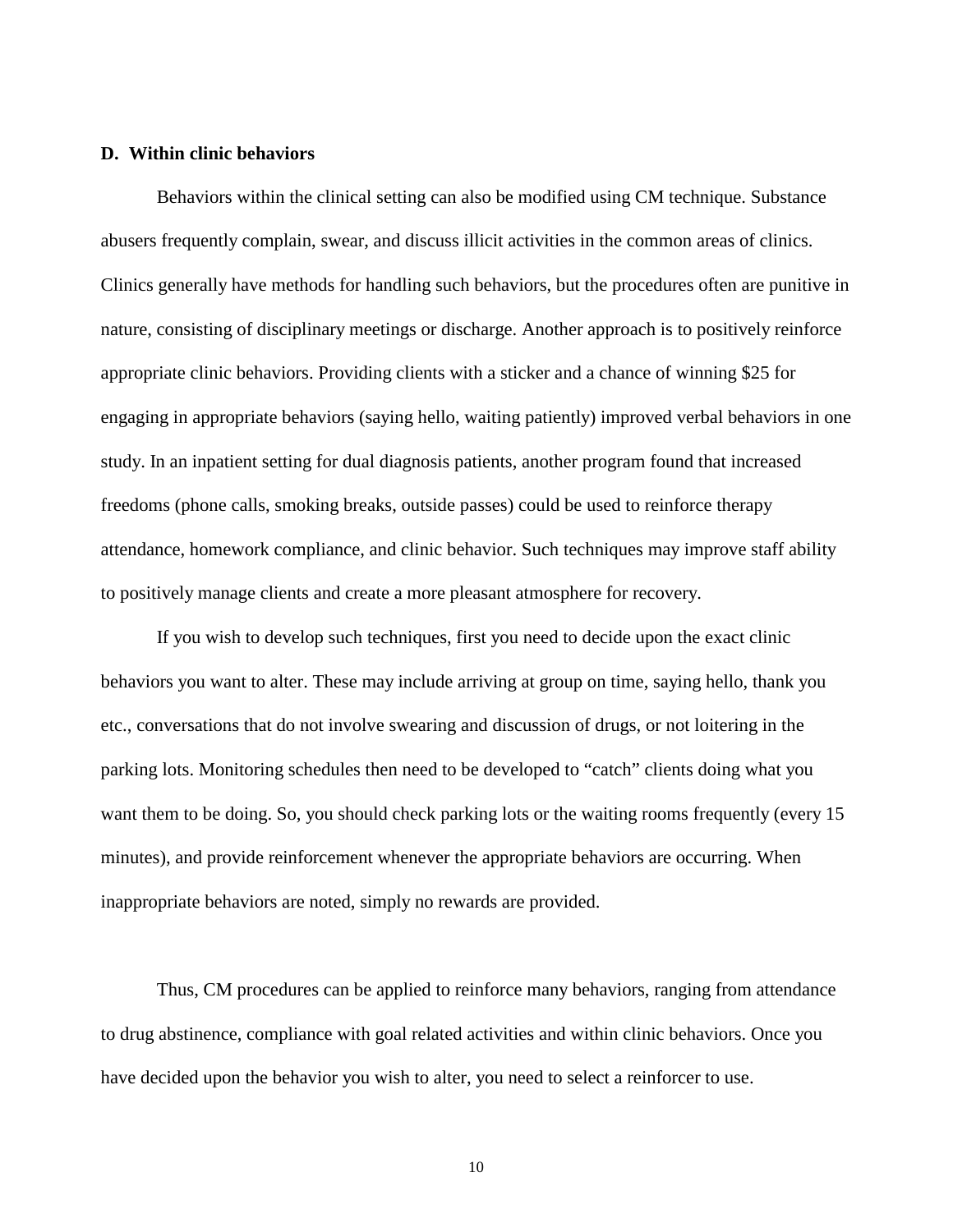#### **Step 2: Reinforcers to Use**

A variety of reinforcers can be used in CM approaches, some of which are commonly used in, or readily adaptable to, standard clinic settings. You can select reinforcers based on availability and practicality at your own site.

**A. Vouchers or cash.** Many of the controlled clinical trials of CM approaches have used vouchers as the rewards. Clients earn vouchers that accumulate in a type of clinic-managed bank account. They can request their vouchers be redeemed for a variety of retail goods and services. Each negative urine specimen, for example, earns a voucher, and the vouchers escalate in amount as number of consecutive negative urine samples increases, such that the first negative sample earns \$2.50, the second \$3.75, the third \$5, and so on.

One advantage of vouchers is that it allows for individual preferences, and clients can spend their vouchers on virtually any item. They typically request restaurant gift certificates, clothing, haircuts, sports equipment, movie theatre tickets, radios, and VCRs. Because cash is not provided, the likelihood of clients using vouchers to purchase drugs is reduced. You can veto requests of certain items like gift certificates to stores that sell liquor or cigarettes.

Voucher programs, however, are expensive to employ and manage. For example, in many voucher studies, each client can earn up to \$1,000 worth of goods during treatment, and average earnings are about \$600. In addition to the cost of the vouchers themselves, the cost of staff time to purchase items, and transportation costs to obtain specific requested items, must be considered.

Providing cash may be less expensive than vouchers because staff time is not needed to purchase items. Because most people prefer \$10 cash to \$10 in vouchers, changes in the target behavior may be obtained with lower overall costs. Some people have expressed concern that cash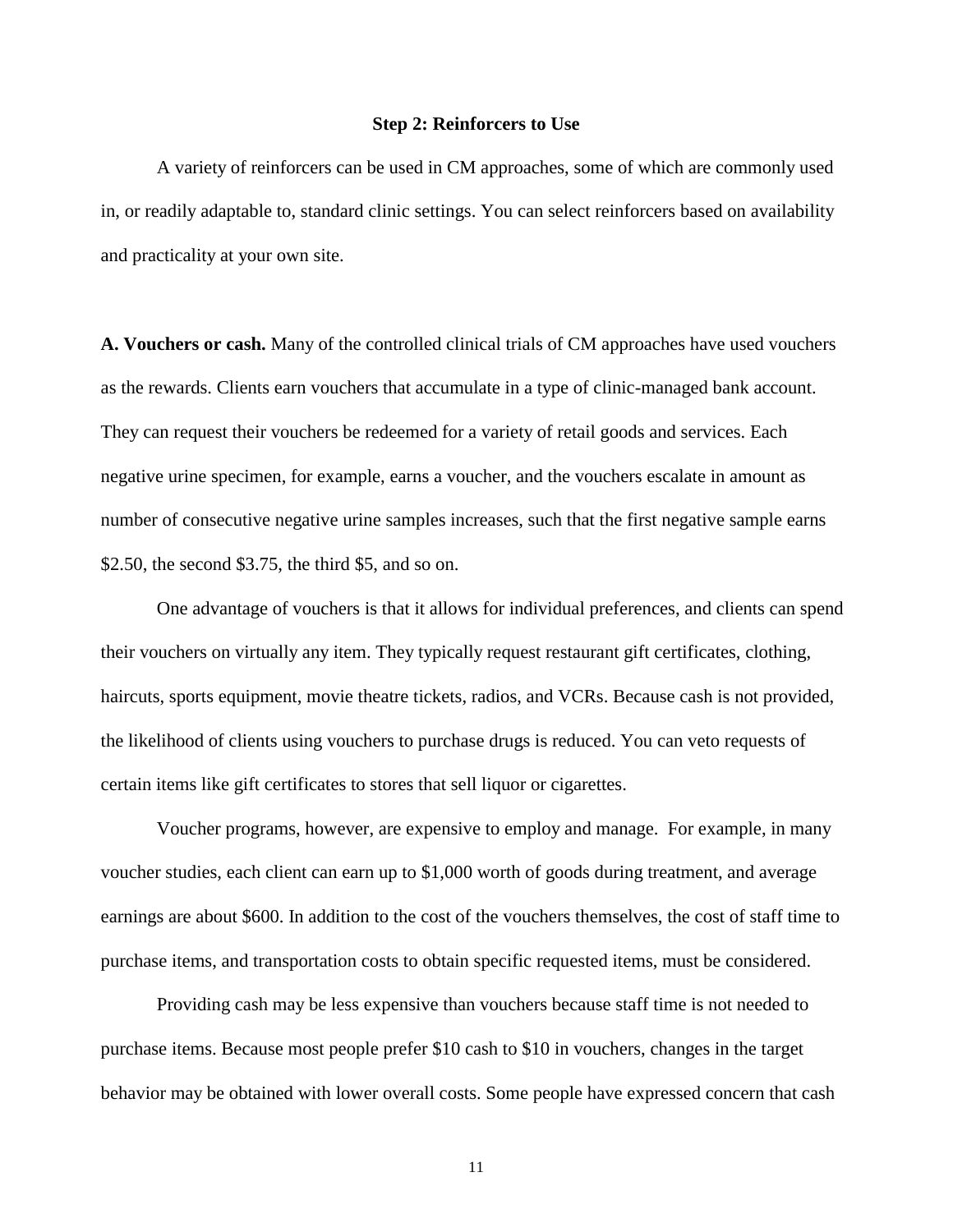may be used to buy drugs, but repeated monitoring of drug use, and removal of incentives when drug use is detected, may address this concern. Cash reinforcers, nevertheless, suffer from similar concerns as vouchers, such as how clinics can raise necessary funds.

While some studies have shown that lower amounts of vouchers or cash can be useful in changing some behaviors (e.g., a dollar a day for therapy attendance), other studies have demonstrated that the CM procedures lose their effectiveness when the magnitude of the reinforcement gets to low. Decreasing the magnitude of the vouchers available seems to be particularly problematic when drug abstinence is being reinforced. For example, clients may be willing to attend a therapy session for a small voucher because therapy attendance may be a relatively easy behavior to modify. However, that same small voucher may be ineffective at altering drug use behavior, because it is such an ingrained pattern. If you decide to use cash or vouchers and they are not producing their desired effects, it may be because the amounts being used are too low.

**B. Intermittent schedule of reinforcement.** Another way to reduce the costs of these procedures is to provide only a proportion of the target behaviors with a reinforcer. We first utilized this approach in a study of alcohol-dependent clients (Petry et al., 2000). Clients earned the chance to draw from a bowl and win prizes of varying magnitudes for submitting negative breath-alcohol samples and completing steps toward their treatment goals. The prizes available ranged from \$1 prizes (choice of a bus token or McDonald's coupon) to \$20 prizes (choice of a walkman, gift certificate, watch, or phone card), and \$100 prizes (choice of TV or stereo). Chances of winning were inversely related to prize costs, such that chances of winning a \$1 prize were approximately 1 in 2, while chances of winning a \$100 prize were 1 in 250. This intermittent schedule of reinforcement system may be a relatively inexpensive expansion of vouchers, as only a proportion of behaviors are reinforced with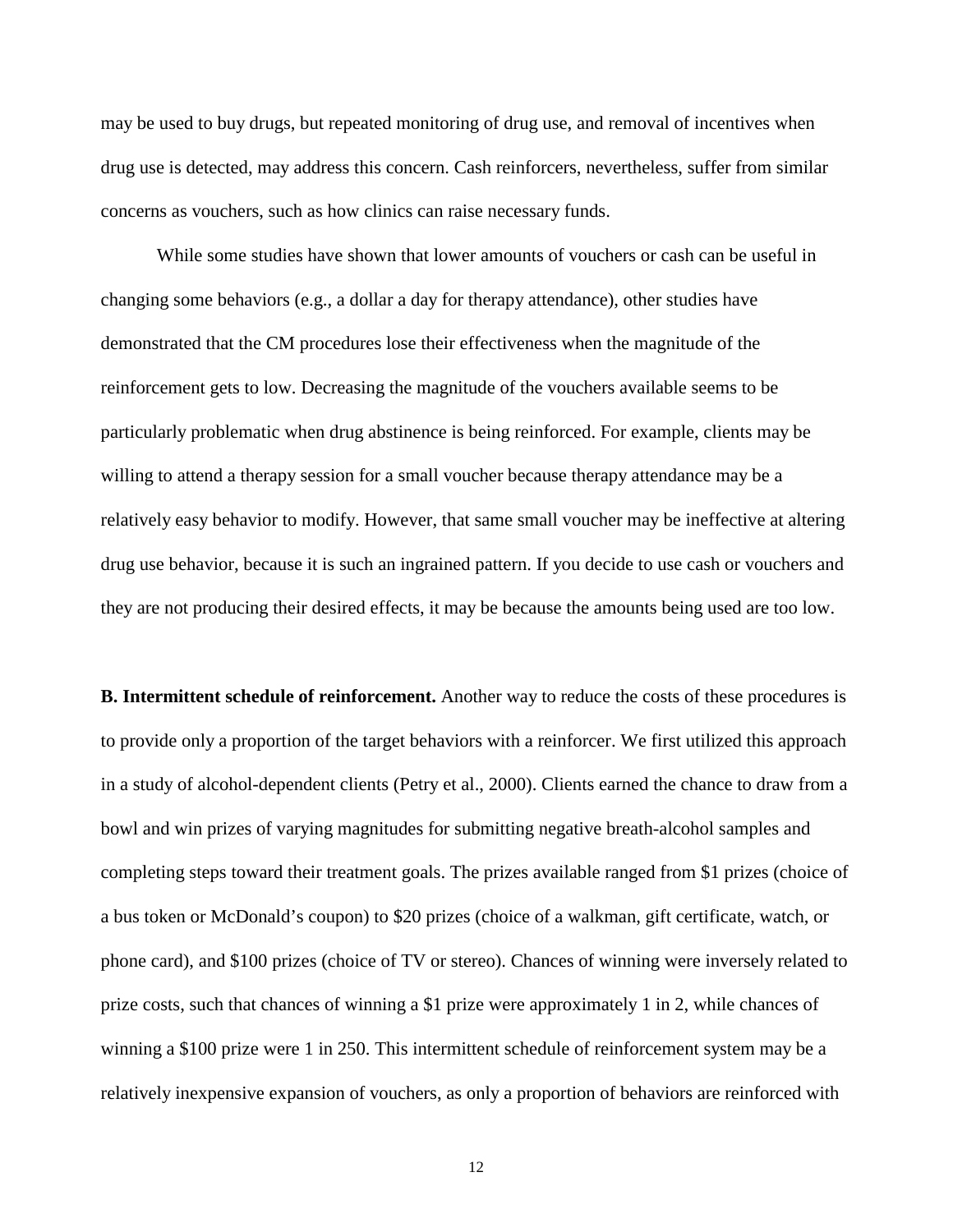a prize, and average cost per client was under \$200. This system may be well-suited to treatment settings because at least some of the prizes can be obtained through donations. Purchasing the prizes can be done less frequently than fulfilling individualized voucher requests, thereby reducing staff time. The time or money associated with obtaining prizes, however, may still exceed the resources available to many treatment providers. To further reduce costs, clinics may consider having both monetary and non-monetary prizes available (e.g., special parking spots for a week, or rapid dosing line in methadone clinics). Nevertheless, if the magnitude of the rewards available become too low, or if the prizes available are not desired by the clients, the procedure is unlikely to work.

**C. Clinic privileges.** Methadone and other agonist pharmacotherapies are strong reinforcers, and some CM procedures have used properties of the medication to induce behavioral change. For example, changes in methadone dose, take-home privileges, early morning dosing hours, and continued treatment as opposed to administrative discharge have been used as reinforcers in methadone programs. Although these reinforcers are not costly, they are only applicable within the context of opioid agonist treatment. Additionally, reductions in doses may lead to opioid use, and revocation of take-home dosing privileges may result in attrition. While many methadone programs use these clinic privileges to encourage abstinence, they are often not as successful as they would desire, primarily because appropriate behavior principles are not applied. For example, in many clinics, clients can earn take-home doses once they are able to maintain 3 months of continuous abstinence from illicit drugs. But, only a minority of clients gains these take-home privileges. The relatively disappointing results of standard take-home procedures occur because drug use is not monitored frequently (often only one time per month, thereby allowing a lot of undetected use, and a lot of abstinence that is never reinforced). Moreover, the time between the desired behavior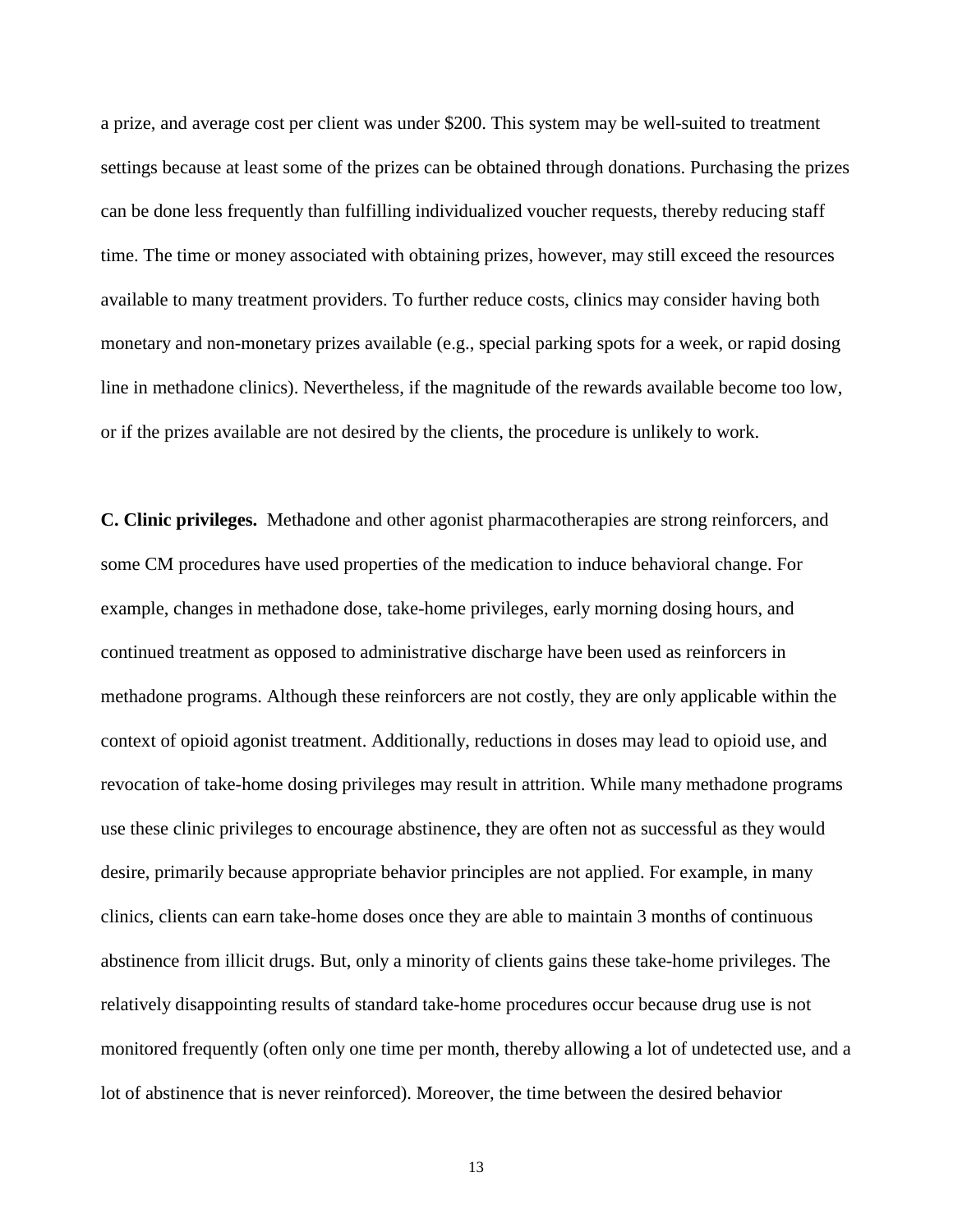(abstinence) and the reward (receipt of the take-home) is long delayed (e.g., three months). In controlled studies when behavioral principles are applied, take-home doses can be a very powerful reinforcer for methadone maintained clients.

**D. Informing.** Another CM approach is to specify an aversive consequence, such as informing an employer, legal authority or licensing board, if drug use is detected. This technique can be used for maintaining abstinence of substance-abusing health care professionals. However, it may be applicable only among clients who are employed or under legal supervision, and some clients may be unwilling to commit to such a system voluntarily. For clients under such supervision, the procedure can be made more positive. Instead of informing an outside board when drug use is detected, a system could be implemented in which every *negative* sample (or positive behavior) is reported to the outside agency. Thus, you could establish weekly telephone calls to a parole officer in which results from all samples are discussed, and negative samples are congratulated, rather than just positive samples being punished.

**E. Refunds and rebates.** Another procedure is to have clients pay a fee upon treatment entry, which is refunded if they complete treatment and remain abstinent. This technique, however, may be unlikely to entice substance abusers into treatment and may be impractical in underprivileged populations. Another strategy that has been proposed is to reduce fees for service or provide a rebate of the full treatment cost to the client when abstinence is achieved and maintained. The criminal justice system, which sometimes mandates upfront pay-for-service treatment programs, may be able to offset the costs of reinforcement procedures by providing a proportion of these fees back to clients who successfully demonstrate the desired behavior change (attending sessions or abstinence).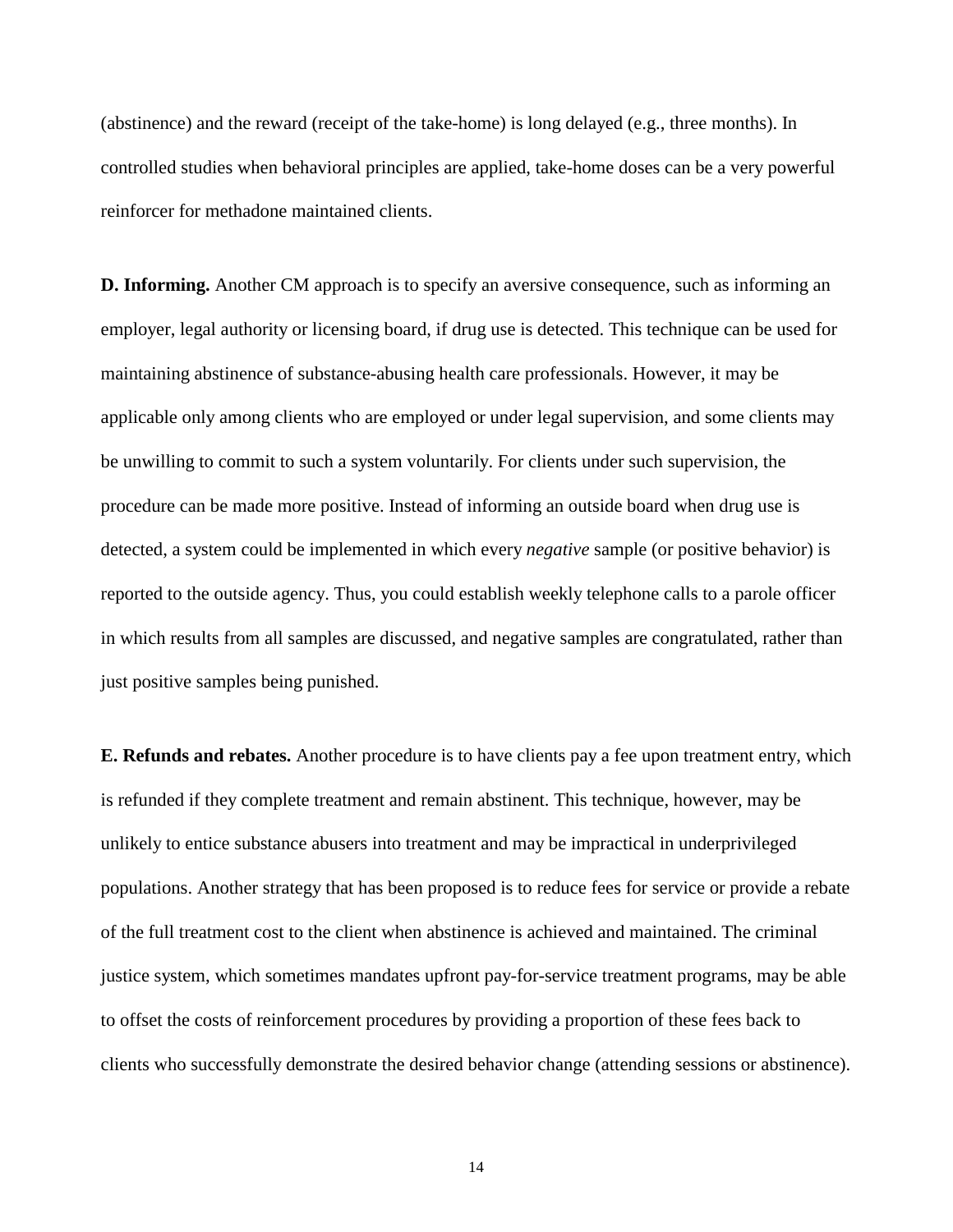**F. Public assistance and financial management.** Other strategies that have been proposed are to provide public assistance or establish a representative payee and allow greater latitude in management of one's own finances when abstinence is maintained. These techniques may alleviate problems associated with increased drug use and emergency room visits following public assistance payments. They also may help to ensure stable housing and teach substance abusers to manage their own finances. However, they require substantial involvement with each state's individual public welfare system, and they may be applicable for only a subset of substance abusing clients-- dual diagnosis clients on public assistance. Some individualized approaches have been established. For example, we have a case report of a schizophrenic substance abusing veteran, who received portions of his disability check contingent upon not presenting to emergency rooms, attending individual counseling sessions, and providing drug-free urine specimens (Petry, Petrakis, et al., 2001).

In summary, a variety of reinforcers can be used in CM interventions. What may be more important than the specific reinforcer is the application of behavioral principles in the contingent delivery of the reinforcers. These issues are described below.

#### **Step 3: Designing monitoring and reward schedules**

After you have decided upon the behaviors to change and the rewards you want to use, you should consider adapting behavioral principles in the application of the reward contingencies. Important variables are the frequency of occurrence of the target behavior, the monitoring schedule, and the delivery of the reinforcement.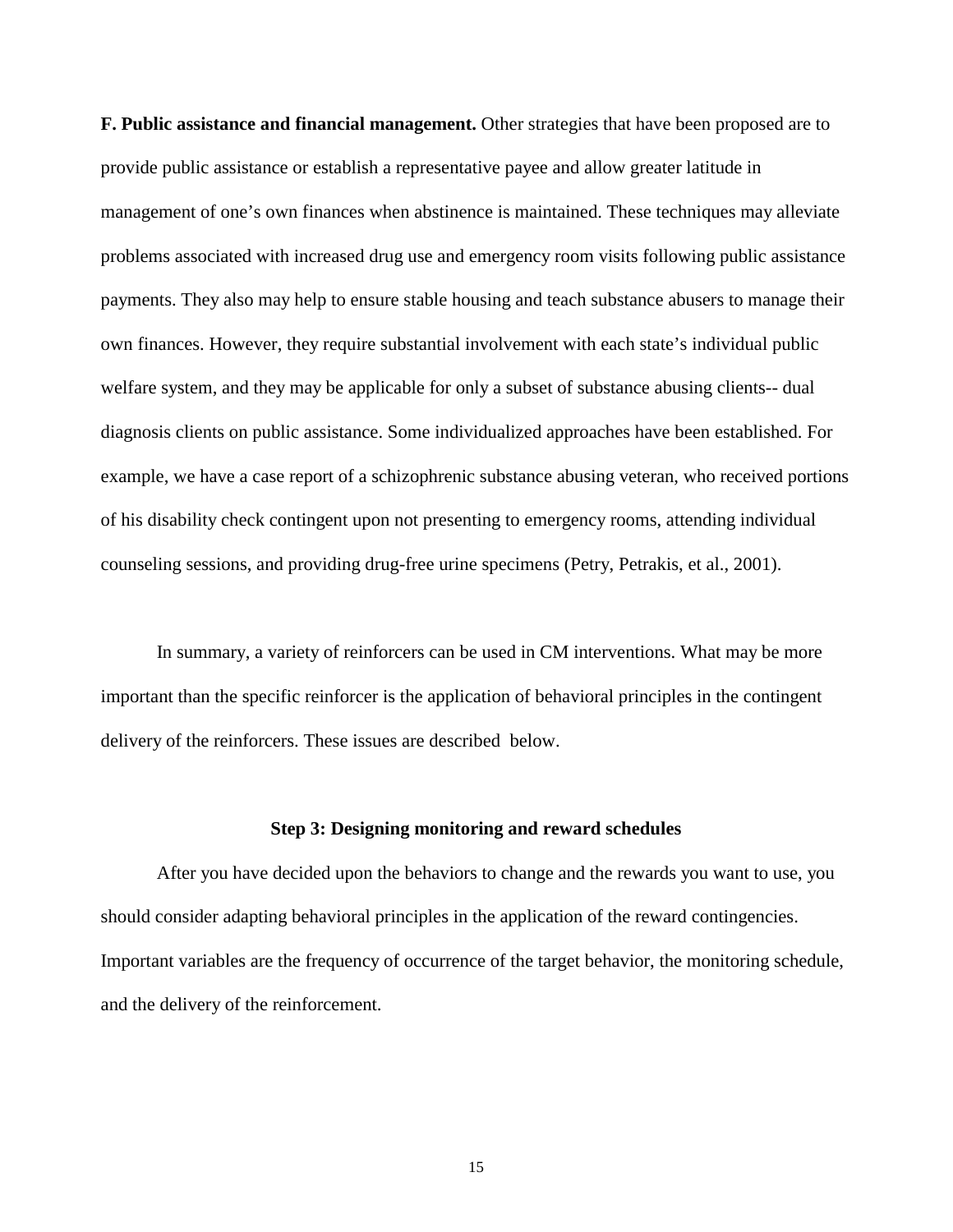**A. Frequency.** The target behavior should occur frequently for CM procedures to be effective. For example, if a client uses cocaine only once or twice a year, reinforcing cocaine abstinence may be unlikely to change behavior substantially.

The target behavior should be monitored on a regular basis, such that appropriate behaviors can be reinforced frequently. Thus, urine sample testing systems should be designed to screen frequently for drug use, and compliance with activities should be assessed regularly. In most CM trials, compliance is evaluated at least twice weekly. Waiting several weeks to assess drug abstinence may increase the probability that the client fails to understand the expectations or fails to recognize the association between the behavior and reinforcer.

Frequent monitoring is useful so behaviors can be reinforced often. Clients should receive reinforcers early in treatment (see priming section) to learn the association between behavior and reinforcement. If clients must achieve several weeks or even months of abstinence prior to obtaining a reinforcer, they may never see the value of it, and hence behavior is unlikely to change.

**B. Successive approximations**. Another principle central to establishing new behavioral patterns is to reinforce successive approximations. For example, in teaching a young child to speak, small utterances are initially rewarded with smiles and praise by parents. Once words are spoken, more verbal praise is provided. After the child has learned a variety of words, sentence phrases and finally full sentences are praised. In other words, each small step along the way is reinforced. If you did not praise a child until he or she spoke a complete sentence, speech would occur much less rapidly, if at all.

Similarly, in establishing a pattern of drug abstinence, you can reinforce approximations toward abstinence. As described earlier, rather than necessitating abstinence from all substances,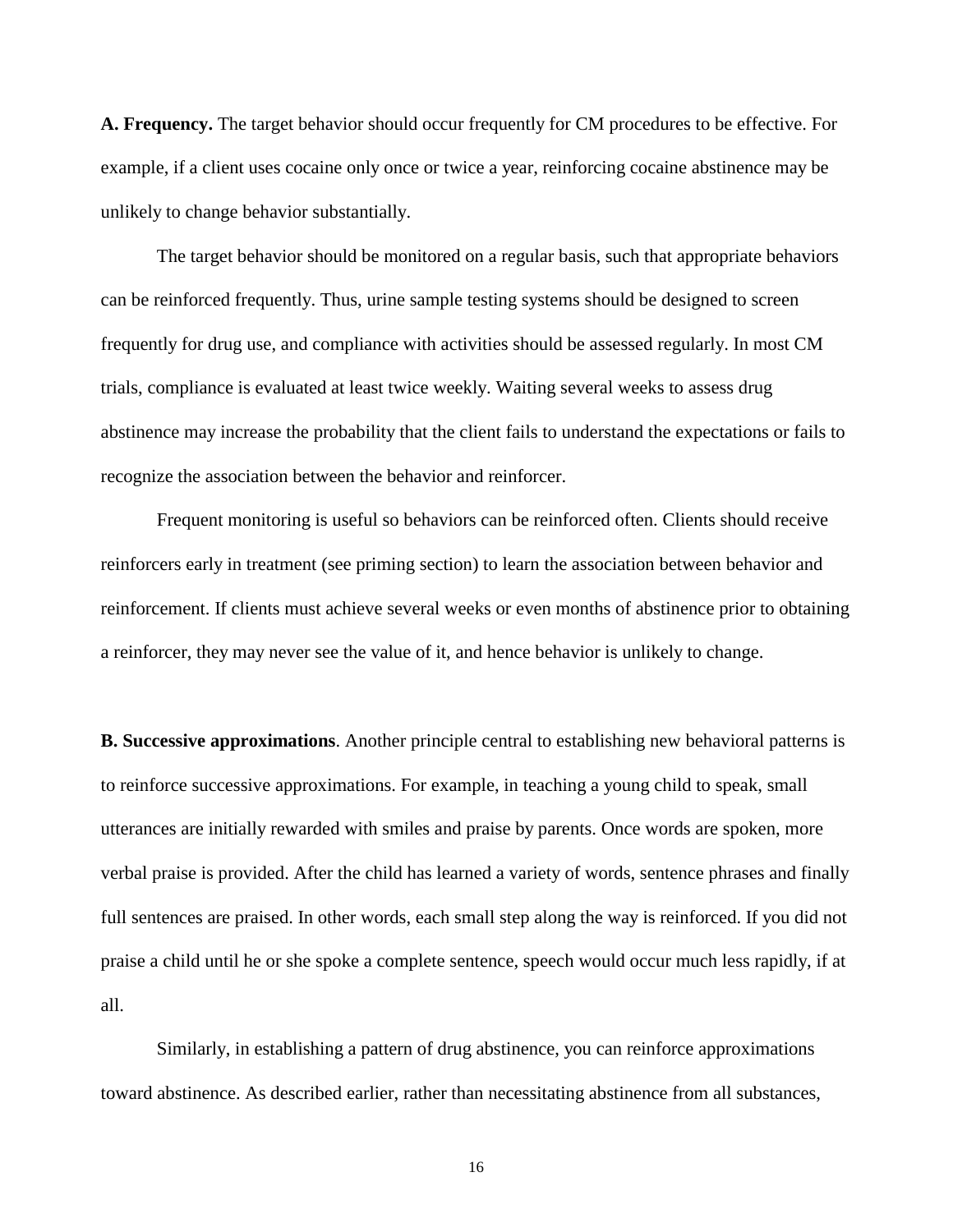start with one drug at a time. Some studies have used qualititative urinalysis testing to reinforce reductions in benzoylecgonine metabolites to encourage initial attempts at cocaine abstinence. In programs that reinforce compliance with activities, very simple activities are assigned early on (e.g., calling for a vocational rehabilitation appointment rather than attending the appointment). Assigning relatively easy activities ensures completion and brings clients in contact with the reinforcers.

**C. Priming.** Another method of providing early access to reinforcers is to "prime" clients. For example, if you are using a voucher procedure, you can provide clients with their choice of a movie theatre or restaurant gift certificate during the first therapy session. In this manner, clients learn that they can receive desired items by participating in treatment. In our intermittent schedule of reinforcement studies, all clients received a drawing on the first day of treatment. If a client is legally mandated to treatment, a meeting or phone call between the therapist and parole officer may be used to demonstrate an understanding of the contract among all parties.

**D. Immediacy.** Another important variable to consider is the immediacy of the reinforcer. Learning occurs best when each time the target behavior is exhibited it is followed by its consequence without delay. If the reinforcer is presented far in time from the incident of drug abstinence (or whatever behavior is being reinforced), the reinforcer is less likely to alter behavior. Voucher programs use this behavioral principal by providing vouchers immediately upon submission of a negative specimen. Moreover, samples are screened within minutes of collection, and exchange of vouchers for retail items occurs with minimal delay, 2-3 days from request. If activity completion or clinic behaviors are reinforced, the reinforcement should occur as soon as possible after the behavior is exhibited. Thus, when reinforcing activity completion, you can encourage clients to bring in the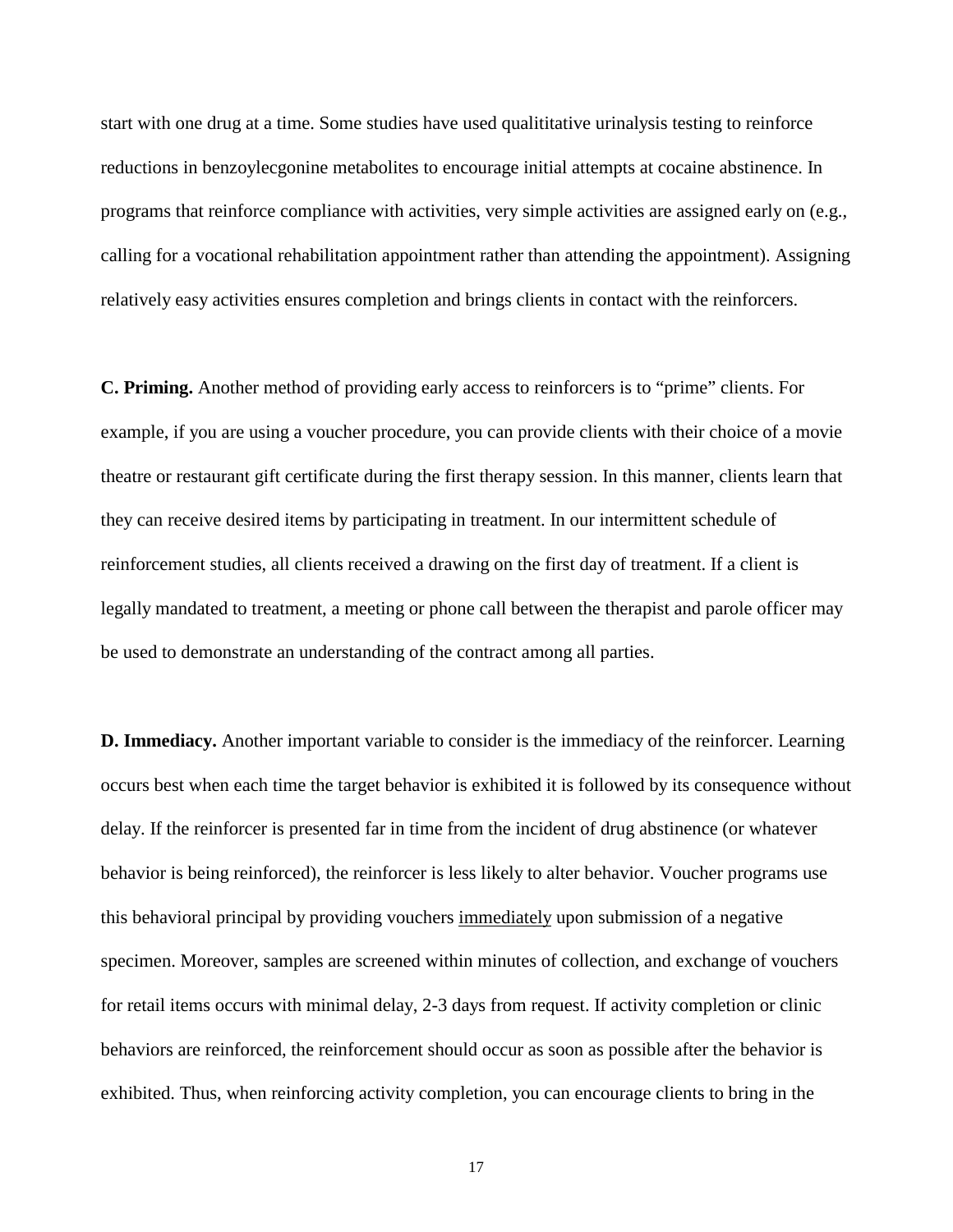verification as soon as they complete the activity. Some clients make extra trips to the clinic to describe what happened when they completed the activity and to receive their reinforcer.

**E. Magnitude.** As mentioned earlier, the magnitude of the reinforcer must be sufficiently large to change behavior. A few studies have examined whether the magnitude of the reinforcer affects outcomes, and most all of these studies concur that large magnitude reinforcers are more likely to change behaviors and improve outcomes than small reinforcers. Nevertheless, some studies employing relatively low magnitude, or no cost, reinforcers have demonstrated positive effects in some circumstances. When principles associated with learning are applied, positive outcomes may be achieved with lower magnitudes. The key to designing these programs is to find desired reinforcers that are not associated with high programmatic costs. Contrived reinforcers may be reduced once a new behavior pattern has been established. In other words, after a client has achieved 2-3 months of continuous abstinence, you may be able to reduce the frequency or magnitude of reinforcement. Abstinence may persist because a new behavior (drug abstinence) has been learned.

Clearly, higher magnitude reinforcers may be needed to change behaviors that themselves induce strong positive effects (drug use) compared with behaviors that induce smaller effects (complaining in the clinic). In other words, stickers with a low probability of winning \$25 may alter verbal behaviors but may be unlikely to change drug use. A general rule is to choose a reinforcer that can compete with reinforcement derived from the behavior targeted for change. You must also be able to accommodate individual preferences with the reinforcers you provide. In other words, not every client will want restaurant gift certificates or clothing items. Having a wide selection of prizes or voucher request items available will increase the chances that the reinforcers will be desired, and therefore will be able to influence clients' behaviors.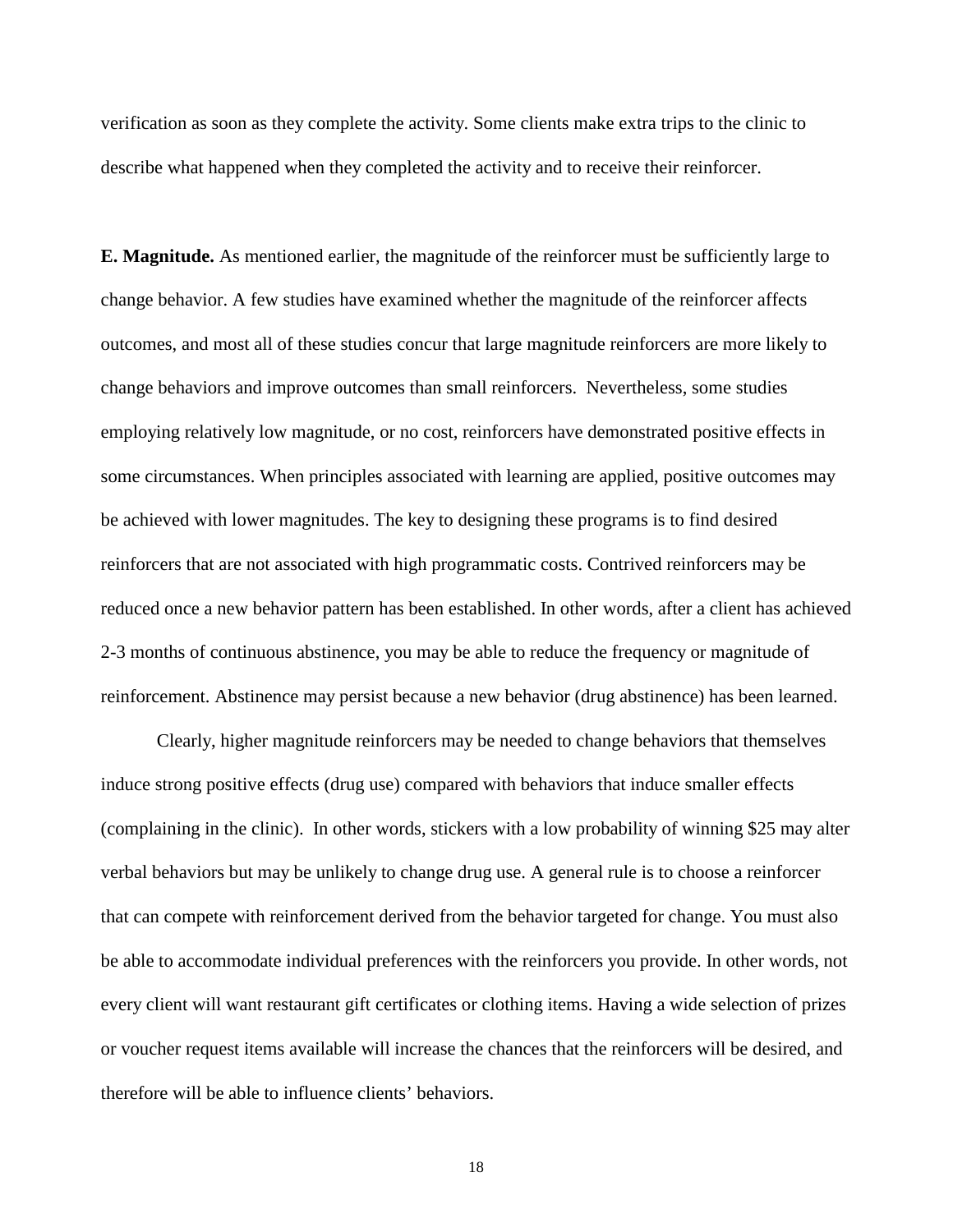**F. Escalating reinforcers and bonuses.** As clients achieve longer periods of abstinence in most CM studies, the amount of the voucher or the number of prize drawings increase. By the end of the 12-week treatment period in may voucher studies, for example, clients can earn over \$30 for each drug-free urine specimen, plus a \$10 bonus for every third consecutive negative specimen. Eliminating the escalation and bonus elements and delivering a constant rate of reinforcement may make the voucher system less expensive and less complex. However, other studies have shown that an escalating system may be necessary for inducing significant periods of abstinence, at least initially. Once the change has occurred, the value of the reinforcer may be reduced in magnitude, yet the behavior may be maintained.

**G. Consistency***.* Implementing CM programs can be problematic because many therapists tend to decrease the frequency with which they apply contingencies over time. For example, while urines may be monitored frequently during initial stages of treatment, testing schedules may become progressively less rigorous as time goes on. Not only may monitoring decrease over time, but consequences, too, may be applied less rigorously. By providing clean specimens during the first weeks of treatment, for instance, clients may ward off suspicions and frequent testing; if they submit a positive sample two months later, therapists may dismiss it as an aberration and fail to inform parole officers.

To promote continuous application of CM procedures, staff can be reinforced for appropriate implementation. Weekly progress reports describing the staff's monitoring and reinforcement can be incorporated into clinical meetings. Checklists can be made to remind therapists of which clients are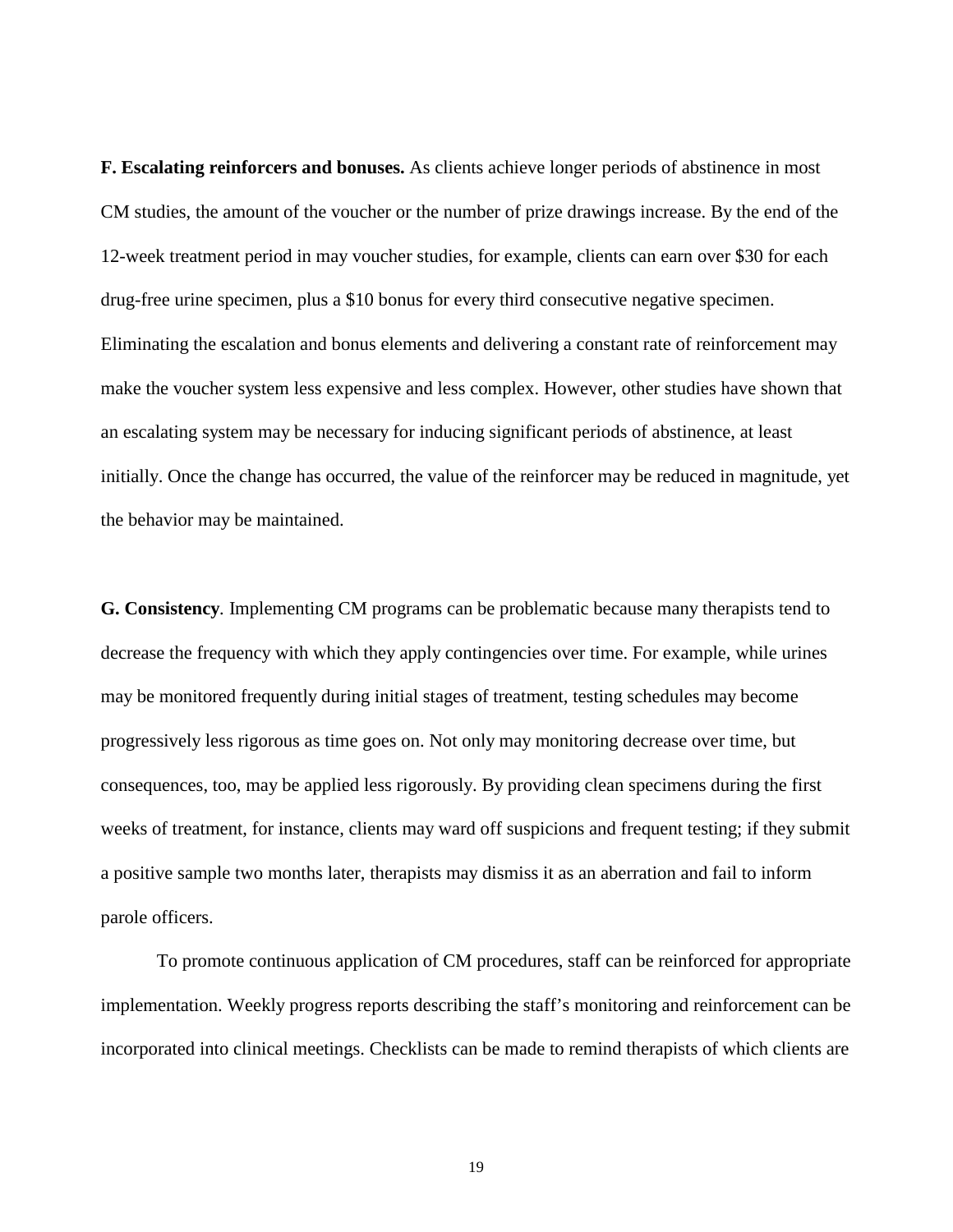to be monitored and reinforced each day. Social encouragement and a chart in the staff room, with examples and reminders, can be used to implement the CM procedures appropriately.

## **Conclusions**

This paper has described the behaviors that can be modified, the types of rewards that can be used, and some behavioral principles that should be considered in designing CM interventions. If something doesn't work initially, try to re-examine your schedule of monitoring or reinforcement and see if other options may work. See if the procedure is really being implemented consistently, or if there are pit-falls in the approach. You can often learn from mistakes in the development or implementation of the techniques. Keep records of what works and what doesn't, and share ideas among staff and clients. As you design these CM procedures, also keep an open mind regarding the possibilities. You may come up with new ideas for low-cost reinforcers or find other problematic behaviors of your clients that can readily be modified using these techniques. Novel applications of these approaches may enhance their effectiveness in treating substance-abusing clients.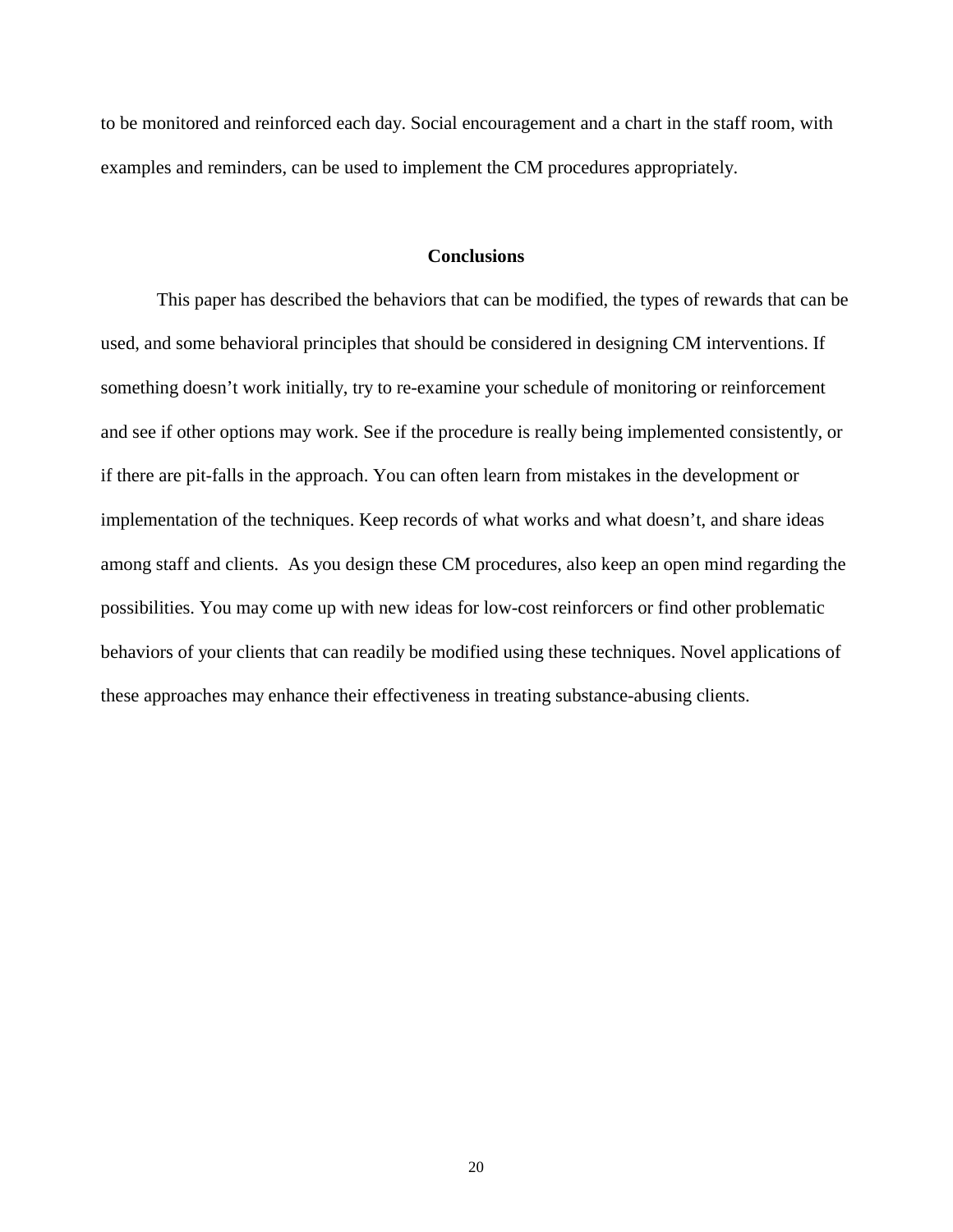#### **Selected references**

- Budney,A.J., Higgens, S.T., 1998. A Community Reinforcement Plus Vouchers Approach: Treating Cocaine Addiction. NIDA Publication No. 98-4309. Rockville, MD.
- Griffith, J.D., Rowan-Szal, G.A., Roark, R.R. & Simpson, D.D. (2000). Contingency management in outpatient methadone treatment: A meta-analysis. Drug and Alcohol Dependence, 58, 55- 56.
- Higgins, S.T., Budney, A.J., Bickel, W.K., et al. (1994) Incentives improve outcome in outpatient behavioral treatment of cocaine dependence. Archives of General Psychiatry, 51, 568-576.
- Higgins, S.T., Silverman, K. (1999). Motivating behavior change among illicit-drug abusers: Research on contingency management interventions. Washington, DC: American Psychological Association.
- Petry, N.M. (2000). A comprehensive guide for the application of contingency management procedures in standard clinic settings. Drug & Alcohol Dependence, 58, 9-25.
- Petry, N.M., Martin, B., Cooney, J.L., & Kranzler, H.R. (2000). Give them prizes and they will come: Contingency management for the treatment of alcohol dependence. Journal of Consulting and Clinical Psychology, 68, 250-257.
- Petry, N.M., Petrakis, I., Trevisan, L., Wiredu, L., Boutros, N., Martin, B. & Kosten, T.R. (2001). Contingency management interventions: From research to practice. American Journal of Psychiatry, 158, 694-702.
- Petry, N.M., Tedford, J., & Martin, B. (2001). Reinforcing compliance with non-drug related activities. Journal of Substance Abuse Treatment, 20, 33-44.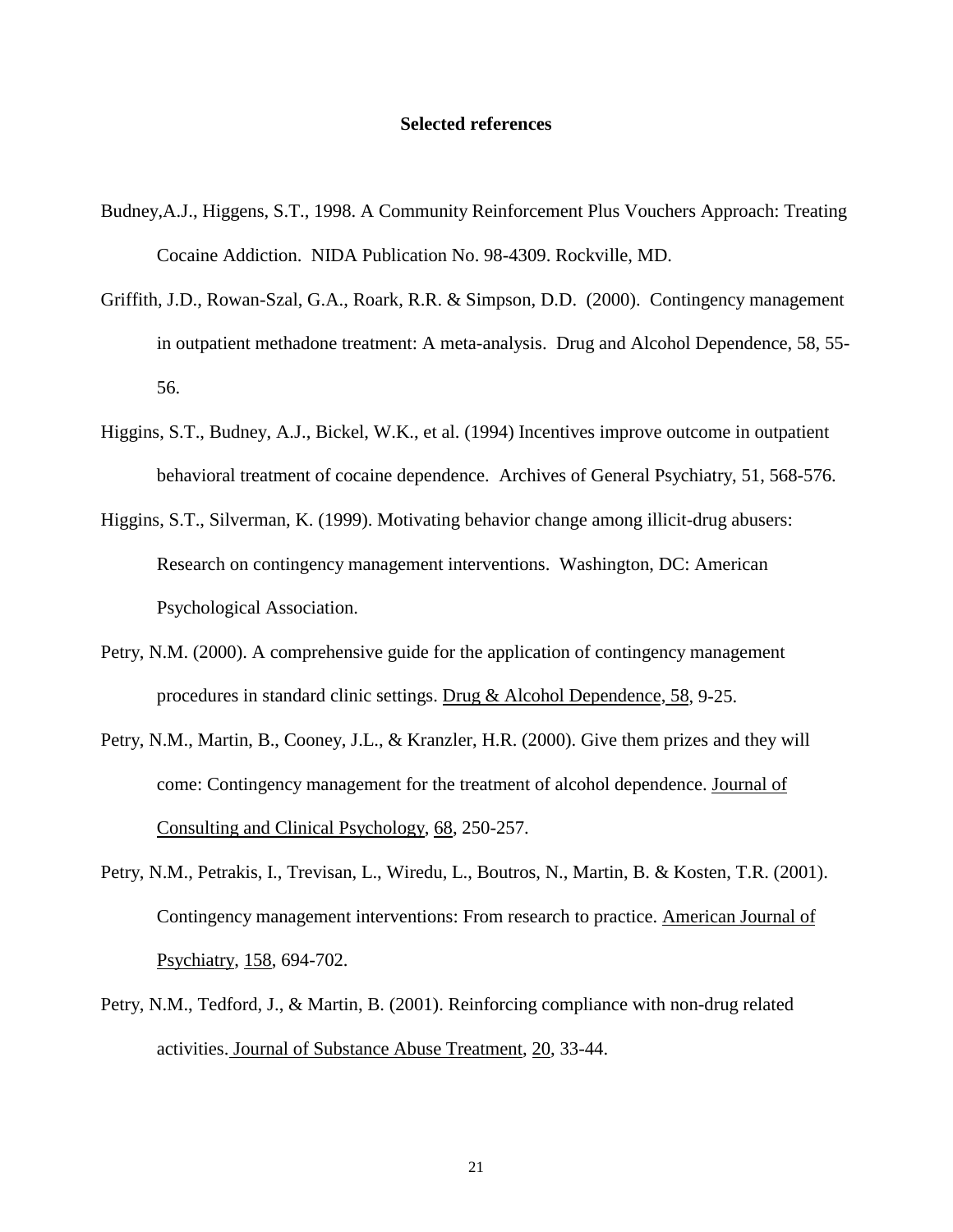## **Resources**

A full description of escalating reinforcement systems can be found in:

Budney,A.J., Higgens, S.T., 1998. A Community Reinforcement Plus Vouchers Approach: Treating

Cocaine Addiction. NIDA Publication No. 98-4309. Rockville, MD.

A list of goal related activities can be found in:

Petry, N.M., Tedford, J., & Martin, B. (2001). Reinforcing compliance with non-drug related

activities. Journal of Substance Abuse Treatment, 20, 33-44.

Trainers for implementing contingency management programs for substance abuse:

Nancy Petry, Ph.D. Department of Psychiatry University of Connecticut School of Medicine 263 Farmington Avenue Farmington, CT. 06030-3944 Phone: 860-679-2593 Email: [petry@psychiatry.uchc.edu](mailto:petry@psychiatry.uchc.edu)

Stephen Higgins, Ph.D. Professor of Psychiatry and Psychology University of Vermont 38 Fletcher Place Burlington, VT. 05401 Email: [stephen.higgins@uvm.edu](mailto:stephen.higgins@uvm.edu)

## **BHRM staff note:**

Some counselors may not have had a formal course in behavioral theory and application. An entertaining book that provides background on behavioral principles is:

"Don't Shoot the Dog, The New Art of Teaching and Training" Karen Pryor, Bantom Books.

## **BHRM staff note:**

Dr. Petry has used a technique of allowing clients to draw from a "fishbowl" for prizes to reward behaviors such as clean urine samples. Prizes are available that clients may select rather than cash. She reports this is particularly effective when used with group settings as they see others "win" in addition to their own experiences. This approach may also be appealing to community agencies with limited resources as it reduces expenses.